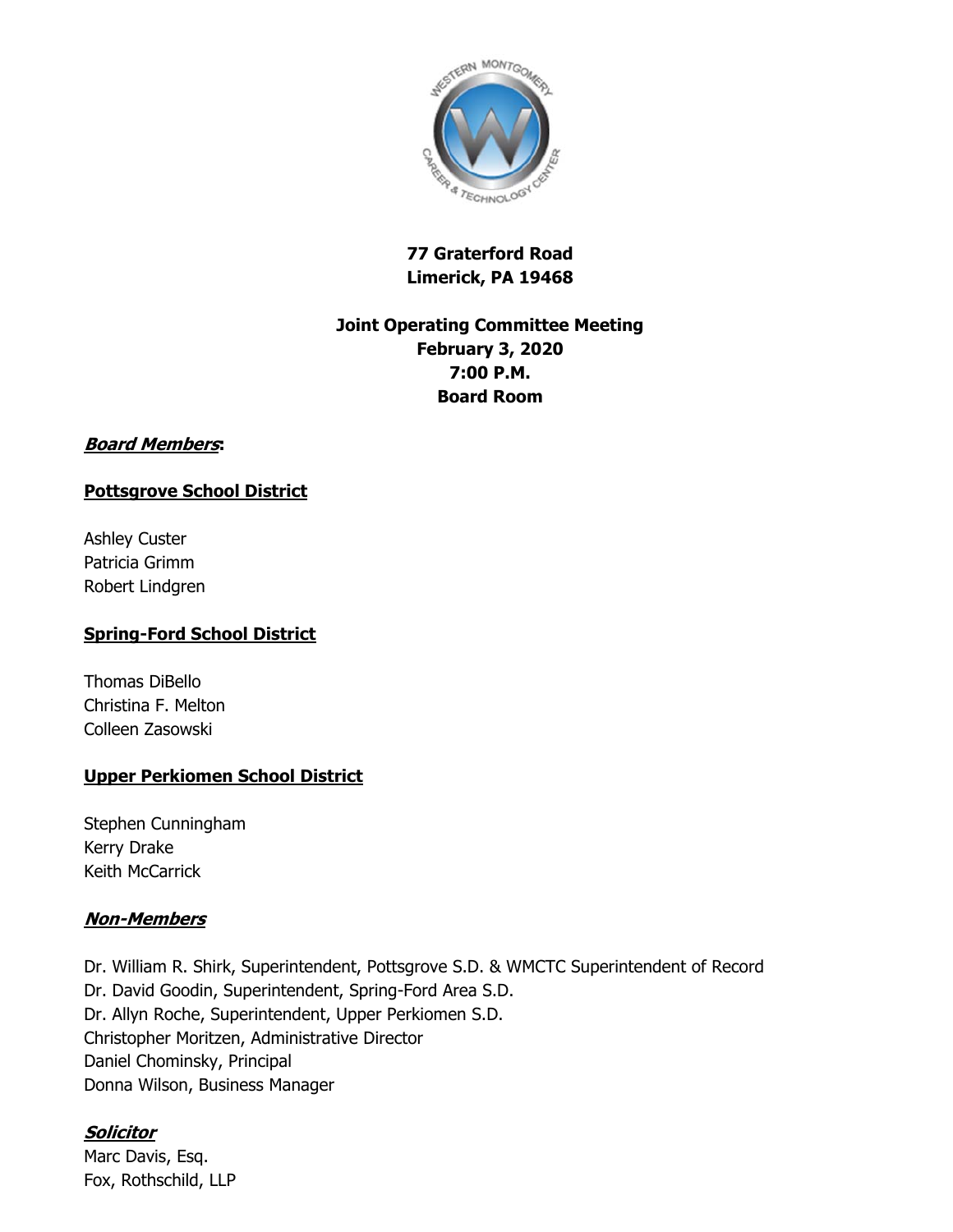## **AGENDA**

## **I. Call to Order**

- A. Pledge of Allegiance
- B. Approval of JOC Minutes of January 6, 2020 Reorganization Meeting **(Appendix A)**
- C. Approval of JOC Minutes of January 6, 2020 Meeting **(Appendix A)**

### **II. Administrative Director Discussion/Information Items**

- A. Supplemental Grant
- B. SkillsUSA Competitions
- C. General Update

## **III. Public Comments on Agenda Items**

#### **IV. Presentations**

#### **V. Committee Reports**

- A. Superintendent of Record's Report Dr. William Shirk
- B. Business Manager's Report Mrs. Donna Wilson
- C. Principal's Report Mr. Dan Chominski
- D. Board Secretary's Report Mr. Keith McCarrick
- E. Solicitor's Report Mr. Marc Davis, Esq.

### **VI. Action Agenda**

- A. Personnel:
	- 1. Supplemental Contracts

The Administration recommends approving Supplemental Contracts at \$44.00 per hour, per Teacher's contract for the 2019-2020 school year, for the Summer Day Camp for Stephanie German or former students, Grant Greisler, Russ Keller, Jenni King, Angie Reichert, Cindy McDaniel, Maureen McCormick and Raymond Bechtel.

Motion by \_\_\_\_\_\_\_\_\_\_\_\_\_\_\_\_\_\_\_\_\_\_\_, seconded by \_\_\_\_\_\_\_\_\_\_\_\_\_\_\_\_\_\_\_\_\_\_\_\_\_\_ to: approve Supplemental Contracts for the Summer Day Camp instructors as presented.

(NOTE: Summer Camp courses will only operate if enrollment tuition meets or exceeds break-even point.)

- B. Conferences/Student Competition:
	- 1. The administration recommends approving Patricia King, Lisa Lawler, Heather Zornek, Grant Greisler and 31 students to attend the HOSA State Leadership Conference at the Valley Forge Convention Center, Valley Forge, PA on April 1 - April 3, 2020 for an approximate cost of \$10,307.00 to be paid by fundraisers. Advisors approximate cost of \$1,852 paid from the General Fund.